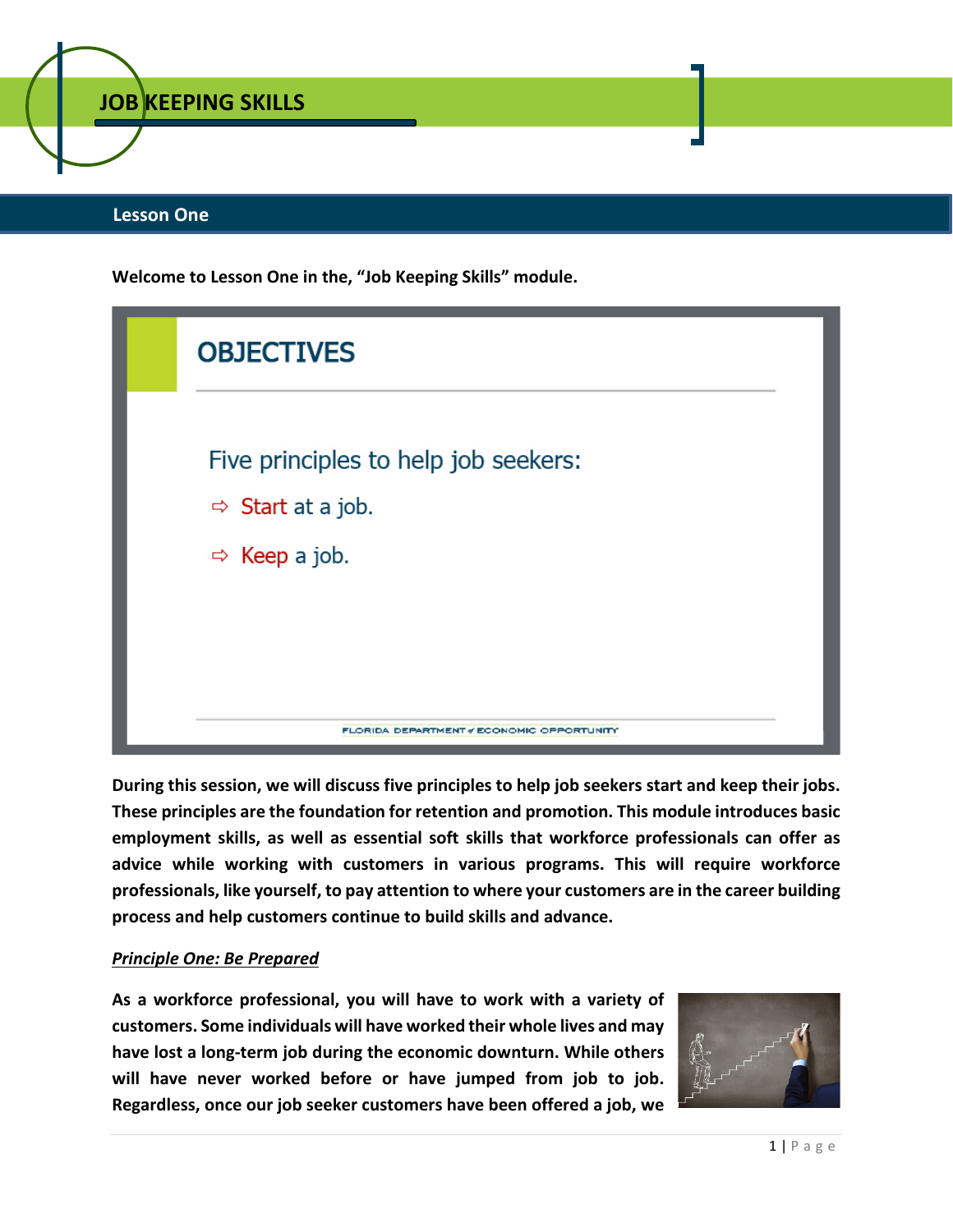**have to help them get ready to go to work. Principle one requires workforce professionals to help job seekers prepare to start working. After all, the first step towards advancement is going to work.** 

- 1. Going to work is the first step towards advancement.
	- a. True
	- b. False

**So, how can we help customers prepare to go to work? Let's take Anny for example, Anny secures a job as a Unit Clerk at a local hospital. During her job search, she took notes on each** 



**employer she researched. She also took notes after each interview. She collected information on what services and goods each employer offers, as well as what the employer values. Anny's first step is to review her research on her new employer. This will be a good refresher on the employer's values and workplace expectations. Anny may have learned a lot of** 

**information during the interview, including what to wear, work hours, and who she would report to. If Anny learned this information during the interview, she should review those details now. If Anny did not learn this information during the interview, she will have to determine what details are needed for her first day of work.** 

**What details do you think may be important for Anny's first day of work?** 

- **How about, what should Anny wear to work?**
- **Where should Anny report on her first day?**
- **Does Anny know how long it will take to get to her new job, as well as park and get in the building?**
- **What hours will she work?**
- **Does she need to take any supplies, like lunch, a notebook, pen or paper? After all, she will learn a lot of new information during her first weeks at work. She may even have to attend an orientation. Taking a notebook and pen would be a very good idea.**

**Let's tackle each one of these elements. Job seekers should plan what clothes they will wear on their first day of work before their first day of work. Waiting until the last minute could create a lot of problems. The outfit should be planned out in advance. The outfit should be clean and pressed to demonstrate professionalism and preparedness. Some jobs will require the job seeker customers to report for an orientation, and the dress requirements for the orientation may be very different than the dress requirements of the job. For example, when Anny was offered the job, she was told that she will attend an orientation on her first day. Not**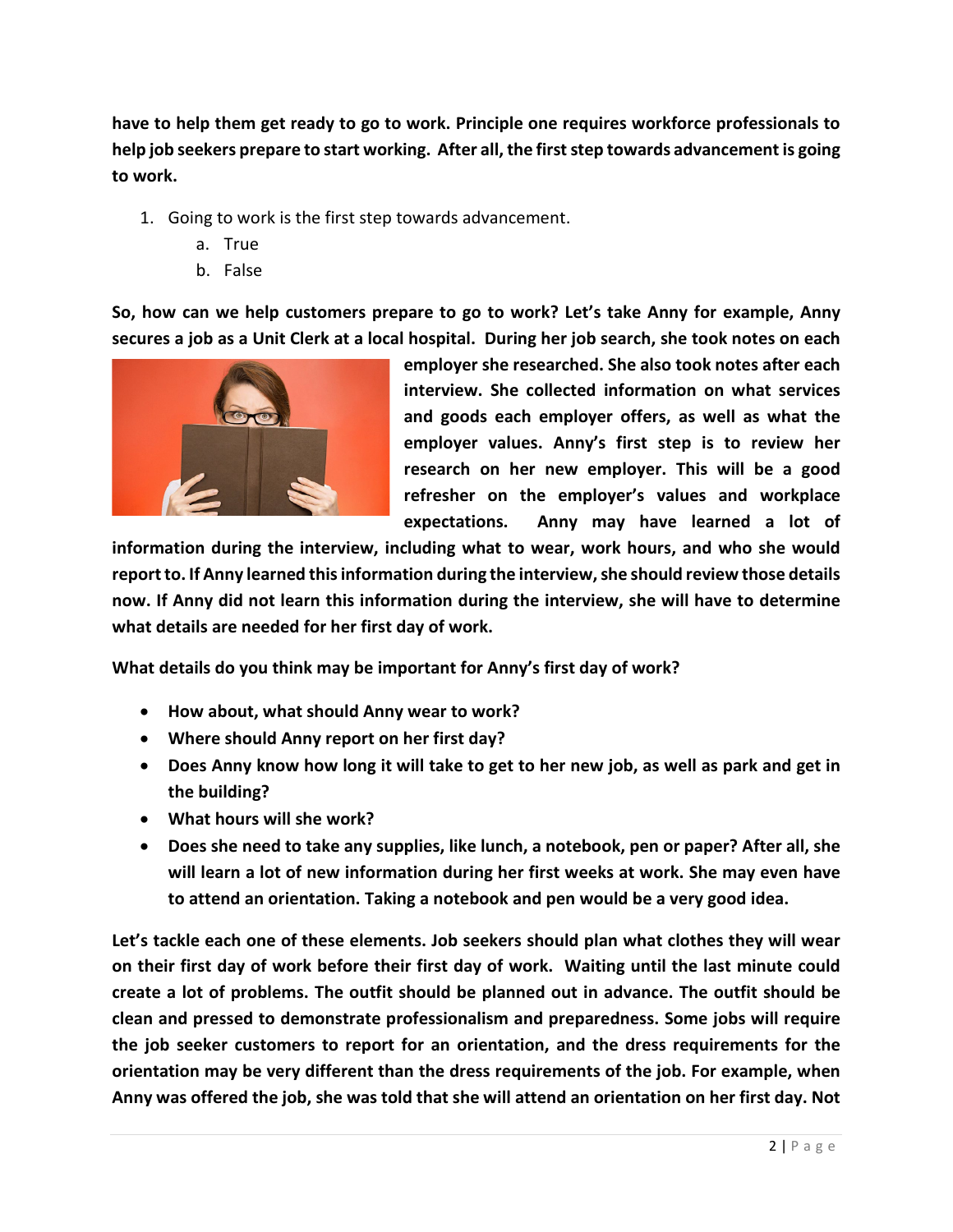**knowing what to wear, she asked the hiring manager, "what should I wear to the orientation?" The hiring manager simply replied, "dress comfortably. We will tell you more about your required uniform at the orientation." So, what does Anny wear to her first day at work?**

**Anny should be prepared to dress comfortably, as well as professionally or what is generally called business casual. Anny should not wear shorts, tank tops, flip flops or short skirts. Like the interview, Anny should make sure her clothes are conservative. She should make sure that she does not wear a lot of make-up, perfume or jewelry. Anny should also be well groomed. When in doubt, Anny should dress up rather than dress down.** 



**Failure to ask the right questions may lead to mistakes. If Anny had not asked this question, she may have purchased clothes for work that were not appropriate. Additionally, she may have reported to her unit instead of the orientation and would not have been dressed appropriately for the orientation.** 

- 2. Many job seekers lose their jobs because they will not follow the first principle for advancing in the workplace. What is the first principle for advancement?
	- a. Grow
	- b. Be nice
	- c. Be at work
	- d. Get along with others
- 3. It is alright to wait until the morning of her first day for Anny to plan her outfit and iron her clothes.
	- a. True
	- b. False
- 4. Going to work is the first step towards advancement.
	- a. True
	- b. False

**What happens if the job requires an uniform but the customer has not been given the information about what to wear before the first day of work? Let's take Anny for example again. Let's say she was offered the job, and she was so excited, she did not think to ask any questions. She was nervous and felt that asking questions would show she was not prepared for work. She calls you and states she got the job. First, you congratulate her because you are excited for her as well. While you are talking with her, you ask, "so what do you have to wear on your first day of work?" Anny stumbles for a minute. "Well, I guess I'll wear scrubs." You**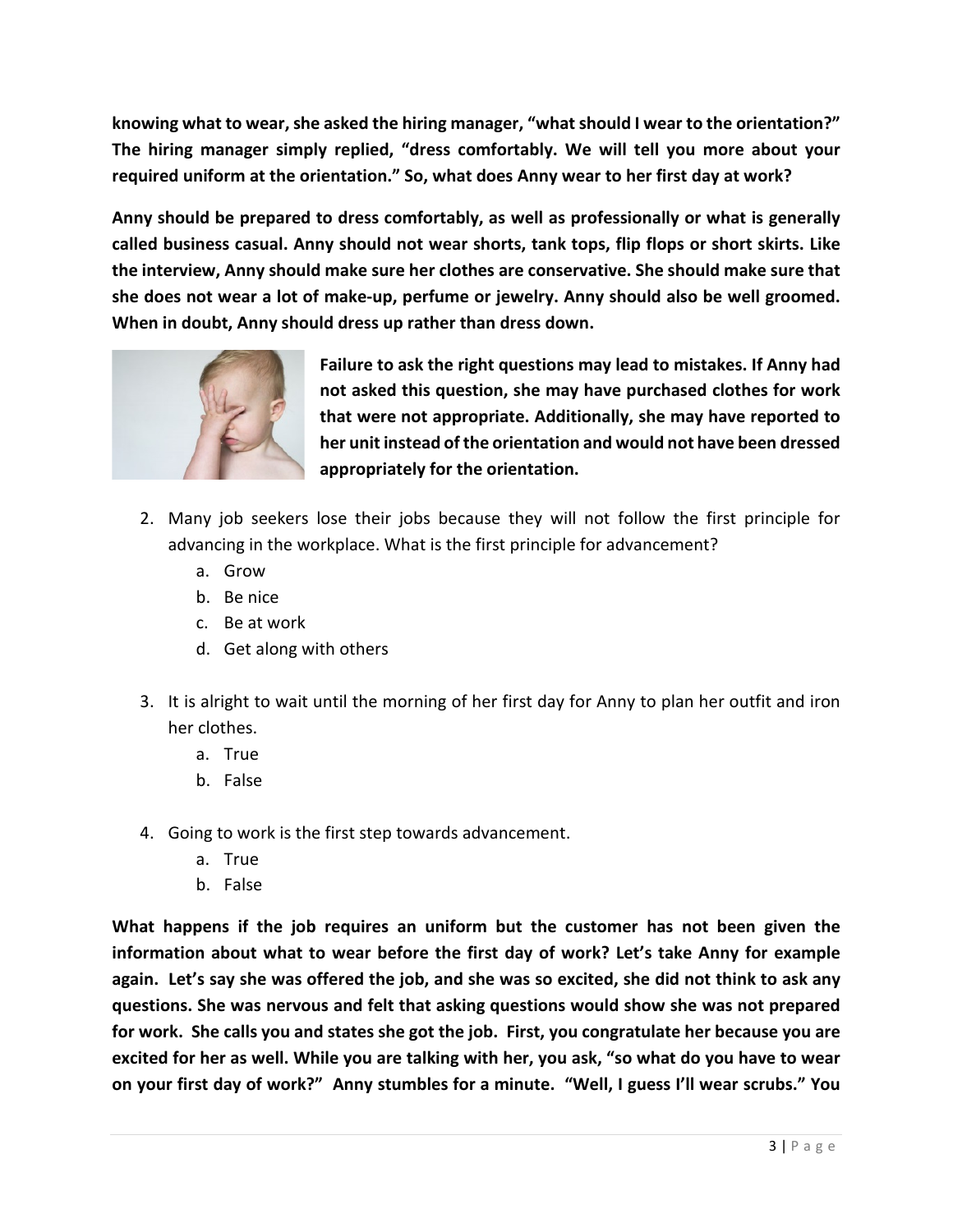**are concerned because she used the word "guess." You ask Anny if the hiring manager told her what to wear on her first day, and Anny states that the hiring manager did not tell her what to wear. What do you do?**

**Hiring managers and employers expect to get questions from new employees. It is better to be prepared than to guess. Anny should draft a list of questions in advance. Anny has a few options. One of those options would be to call the individual who interviewed her to find out if there is a dress code for the first day of work. If the information regarding her ongoing dress code is available, the employer may simply tell her what to get and where to get it.**

**Once customers are on the job, they will have a better idea of employer expectations about work attire. Customers should be encouraged to look for mentors that are doing well on the job and garner a lot of respect from managers. Our customers should pay attention to what those mentors wear to work. Regardless, our customers should ensure their clothes meet the requirements outlined by the employer in the employee handbook. Let's take** 



**Anny for example again. After her first week of work, she realizes that a lot of the clerks and nurses wear fun scrubs and add bright colors to the Pediatric Intensive Care Unit. After her first paycheck, she decides to purchase her next set of scrubs that also add a bit of fun to her wardrobe. When checking out, the uniform store clerk asks if she would like red socks to match her new scrubs. Anny states that her employee handbook requires she wears white socks, what should she do?**

- 5. During the job offer process, Anny did not get the information she needs to know about where or to whom she should report on the first day of work. Our job seekers need to be prepared to…
	- a. ask questions when offered the job.
	- b. ask questions by calling other employees and asking them what to wear on the first day.
	- c. ask questions through social media.
	- d. ask questions to the Human Resource Department through an appointment.
- 6. Anny receives a job offer and she accepts the job. She is told to wear comfortable and casual clothes on her first day. Anny should not wear…
	- a. Jeans
	- b. A skirt
	- c. Capris
	- d. Flip flops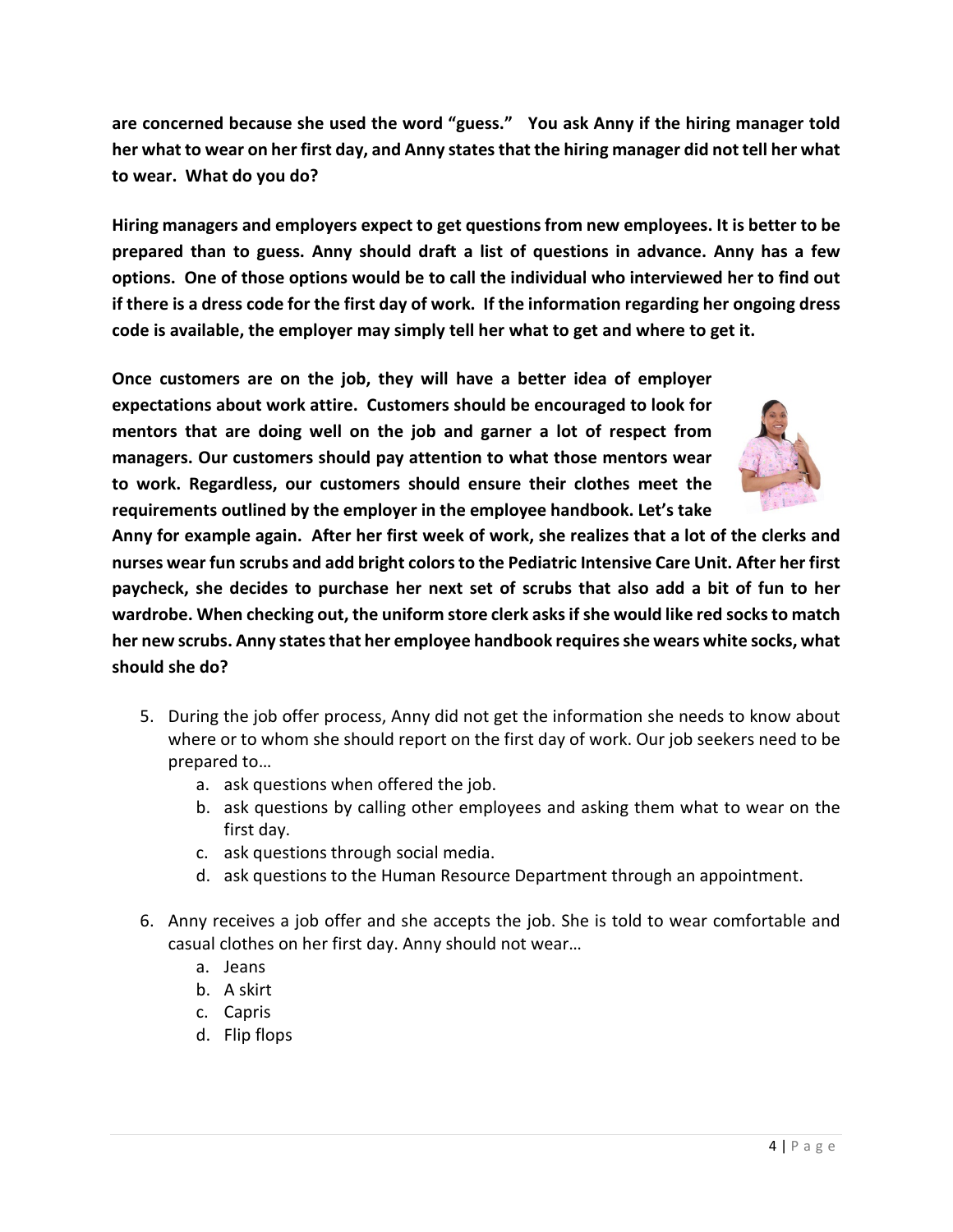**Next, our customers should be prepared to travel to their new jobs. This may require our job seekers to conduct a test run so they can navigate traffic or bus lines during the respective time of day. For example, if Anny is to report to work on Monday at 8:00 AM, encourage Anny to wake up one weekday morning and try to get the job by 7:45 AM. This will allow Anny to see how long it will take to travel from home to work on Monday. Anny must be prepared to leave early enough to arrive at work and troubleshoot any potential problems. This means she has to be prepared!**

**As workforce professionals, we have to work with our customers to think through the minor details before the first day of work. These minor details can become a major crisis when our customers are preparing to start their new job. For example, if Anny wakes up in the morning and gets ready for work and realizes she does not have lunch, a notebook or a pen, she may feel overwhelmed. Stopping at the store will make her 30 minutes late, setting a bad precedence. Our customers should make sure that they have all supplies ready for their first day of work before their first day of work. Often times, the first day on the job is used to take care of important Human Resource functions. If customers did not meet with Human Resources prior to their first day of work, they will probably have to provide a copy of their photo identification and social security card, proving that they can work in the United States. Customers who are not citizens but are authorized to work in the United States will have to take appropriate documents on the first day of work.**

- 7. Job seekers should be prepared to travel to their new jobs and arrive on time. What is an effective method for preparing to get to work on the first day?
	- a. Job seeker calls the employer and asks for directions.
	- b. Job seeker conducts a test run on a workday to see how long it will take to get to work.
	- c. Job seeker searches how long it will take to get to work on a search online app via on the internet (i.e., Google Maps, MapQuest, etc.).
	- d. Job seeker calls another employee and asks how long it takes to get to work each day.
- 8. If job seekers do not provide the required documentation prior to the first day of work, they will likely have to provide proof that they can…
	- a. Pay taxes in the United States.
	- b. Work in the United States.
	- c. Live in the United States.
	- d. Earn money in the United States.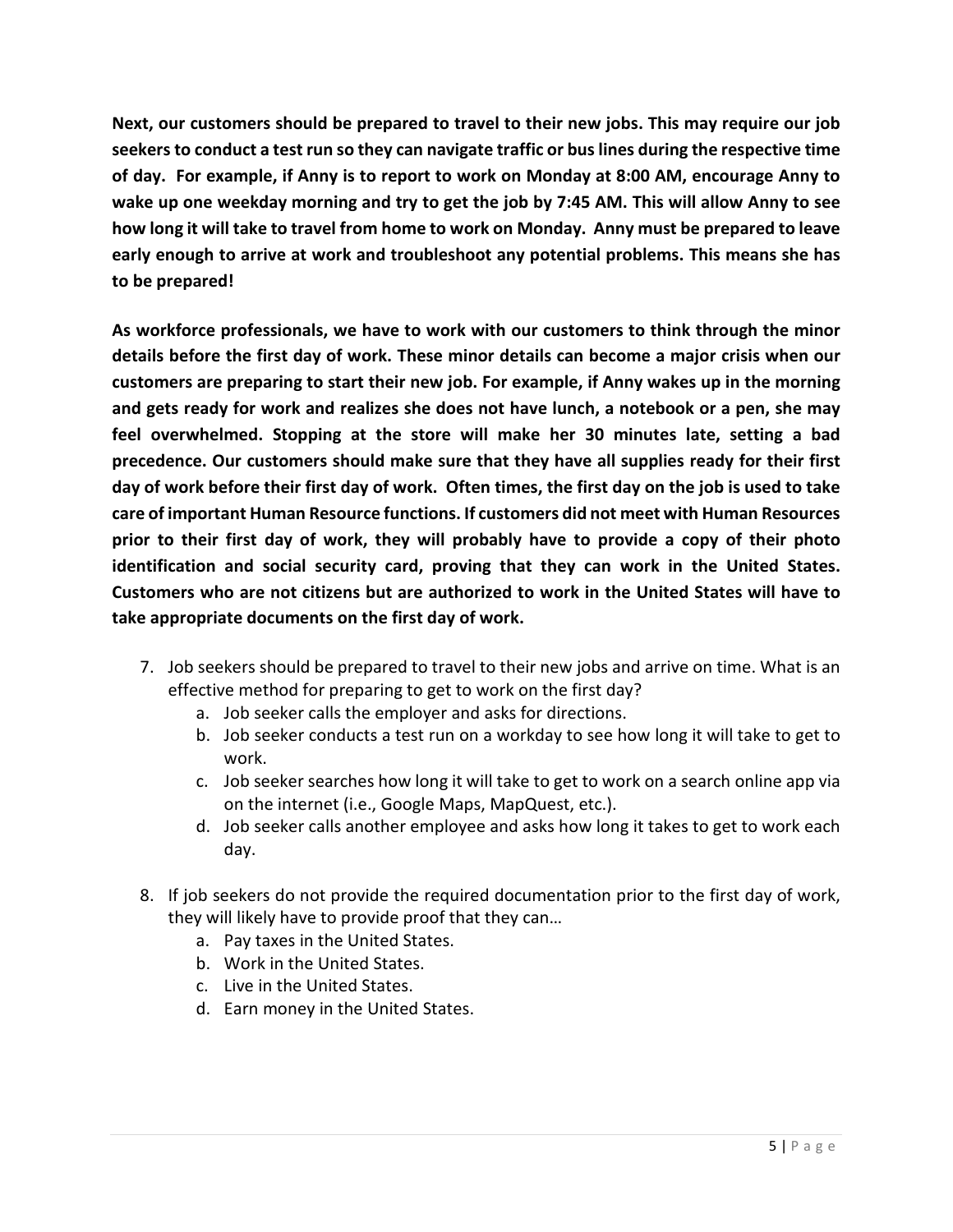**If customers will take their lunch or dinner to work, depending on their shift, the meal should be prepared in advance so it can be eaten during the customer's lunch or dinner break. Our customers will learn a lot of information in their first weeks on the job. They should arrive to work prepared to learn. Unless it is inappropriate, customers should take with them a notebook and a pen. Customers with children must be prepared to work their entire shift. This** 



**will require parents to make sure that their childcare arrangements are secured in advance. Children will need to be dropped off or picked up with enough time for the parents to get to work. Parents should plan for travel time between their workplace and the day care facilities. Employers do not want employees arriving late or leaving early because of childcare issues. In fact, arriving late and/or leaving early because of childcare issues are among the top ten reasons that** 

**lead to employee termination. Therefore, customers with children need to ensure that childcare is secured before the first day of work.** 

**Childcare is very expensive, especially for parents of young children. During summer breaks, school-aged children may need full-time care. Working customers should not wait until the last minute to make sure they will have care for children during the summer break. Parents must make arrangements for childcare well in advance. Several workforce programs may be able to help paying for some of the costs associated with childcare. Customers who are receiving temporary cash assistance and participating in the Welfare Transition program may be able to receive a childcare referral through the program to offset some of the costs of childcare. If parents are not eligible to receive childcare through a workforce program, they may have to find an alternative arrangement. As the workforce professional, it is important for you to know what programs are available in the community that may help parents pay for part of their childcare costs to encourage employment and advancement in the workplace.** 

- 9. Principle One of the Job Keeping Skills requires workforce professionals to help job seekers…
	- a. Prepare to start working.
	- b. Maintain a positive attitude at their jobs.
	- c. Prepare to like the job.
	- d. Maintain positive relationships.

## *Principle Two: Be Present at Work*

**Principle two, customers must be "present" at work. This means that customers have to show up to work every day and be prepared to get the work done. It is not enough for customers to be present physically, they must be present mentally too. This requires our customers to maintain a positive attitude and focus. This also requires job seekers to refrain from calling in sick when they are not sick or avoiding work. Customers should have a back-up plan in the event emergencies, such as car problems or child illnesses. Helping customers walk through various scenarios and action plans for each scenario could mean the difference between job loss and job success.**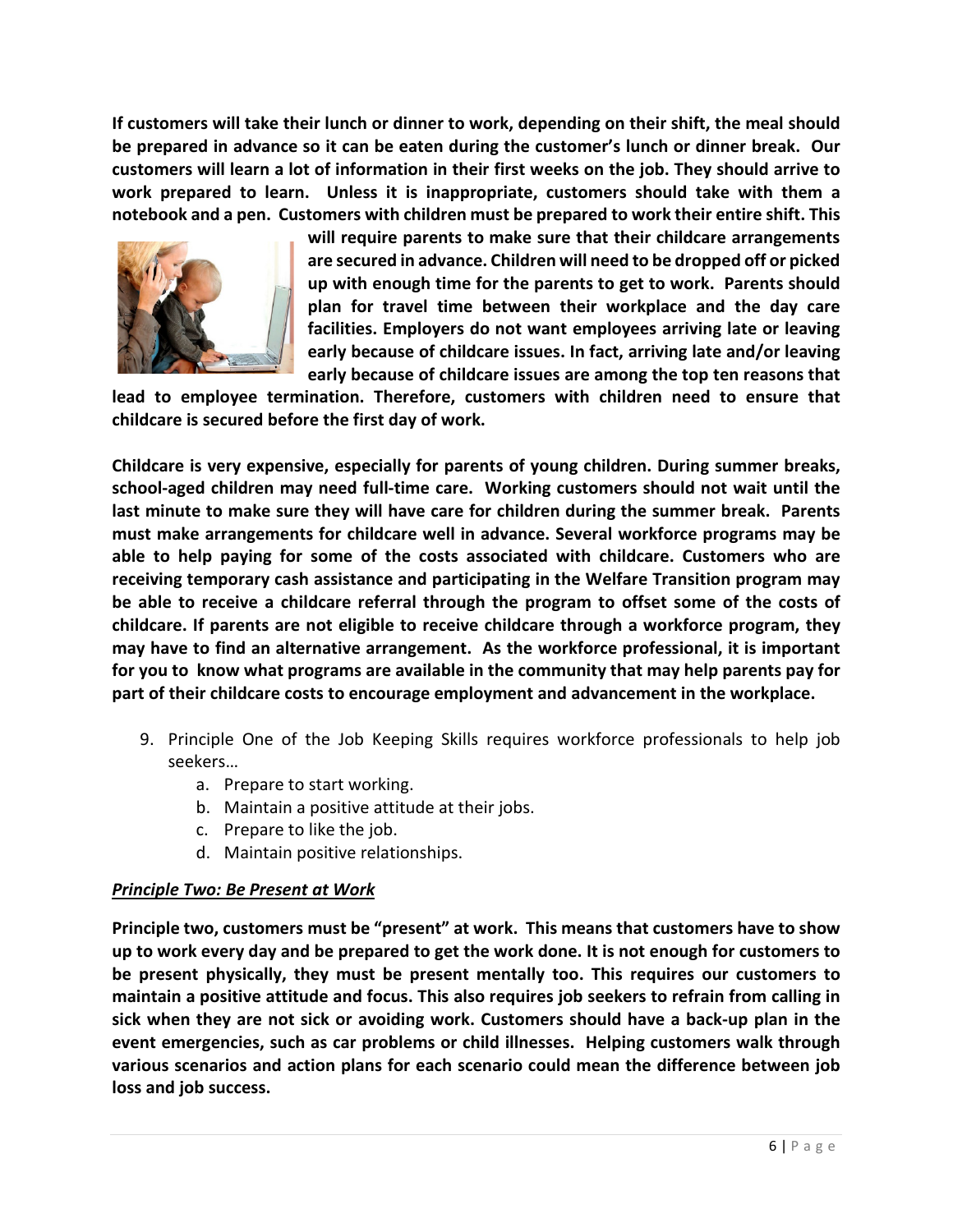## *Principle Three: Like the Job*

**You may even be asking yourself, "Really…we have to work with our customers on maintaining a positive attitude?" Think about it. Have you ever worked with someone that has a bad attitude? Did you enjoy being around them? Did they get all of their work done? Was their work done efficiently and effectively? A positive attitude towards the job will impact how successful the job seeker is at maintaining the job, as well as advancing. After all, attitude plays a huge role in "altitude." It is natural for individuals to become bored at work or even so busy they are overwhelmed. It is natural for individuals to want more. It is also natural for individuals to have issues that seem frustrating or to become "stressed out." This happens to everyone.**

- 10. A positive attitude towards the job will impact how successful the job seeker is at \_\_\_\_\_\_\_\_\_\_\_\_, as well as \_\_\_\_\_\_\_\_\_\_\_\_\_\_.
	- a. collaborating/communicating
	- b. researching/persuading
	- c. maintaining/advancing
	- d. listening/responding
- 11. Helping job seekers develop action plans that manage barriers to success is one of the main methods for helping job seeking customers secure work and keep a positive attitude.
	- a. True
	- b. False

**What we do with that energy defines our success. If our customers get bored, customers should be encouraged to speak up and take on new assignments. If customers are having trouble managing various projects, they should work with managers to prioritize their work. In addition to organizing priorities, this also offers customers an opportunity to work closely with supervisors. Attitude is very important. A person can only climb as high as his attitude will allow. Keeping a positive attitude will help our customers climb up the career ladder. While a negative attitude will prevent them from succeeding and may lead to termination.** 

- 12. Sarah shows up to her new job every day. In addition to being present physically, principle two of Job Keeping Skills requires Sarah to…
	- a. be present emotionally.
	- b. be present spiritually.
	- c. be present mentally.
	- d. be present socially.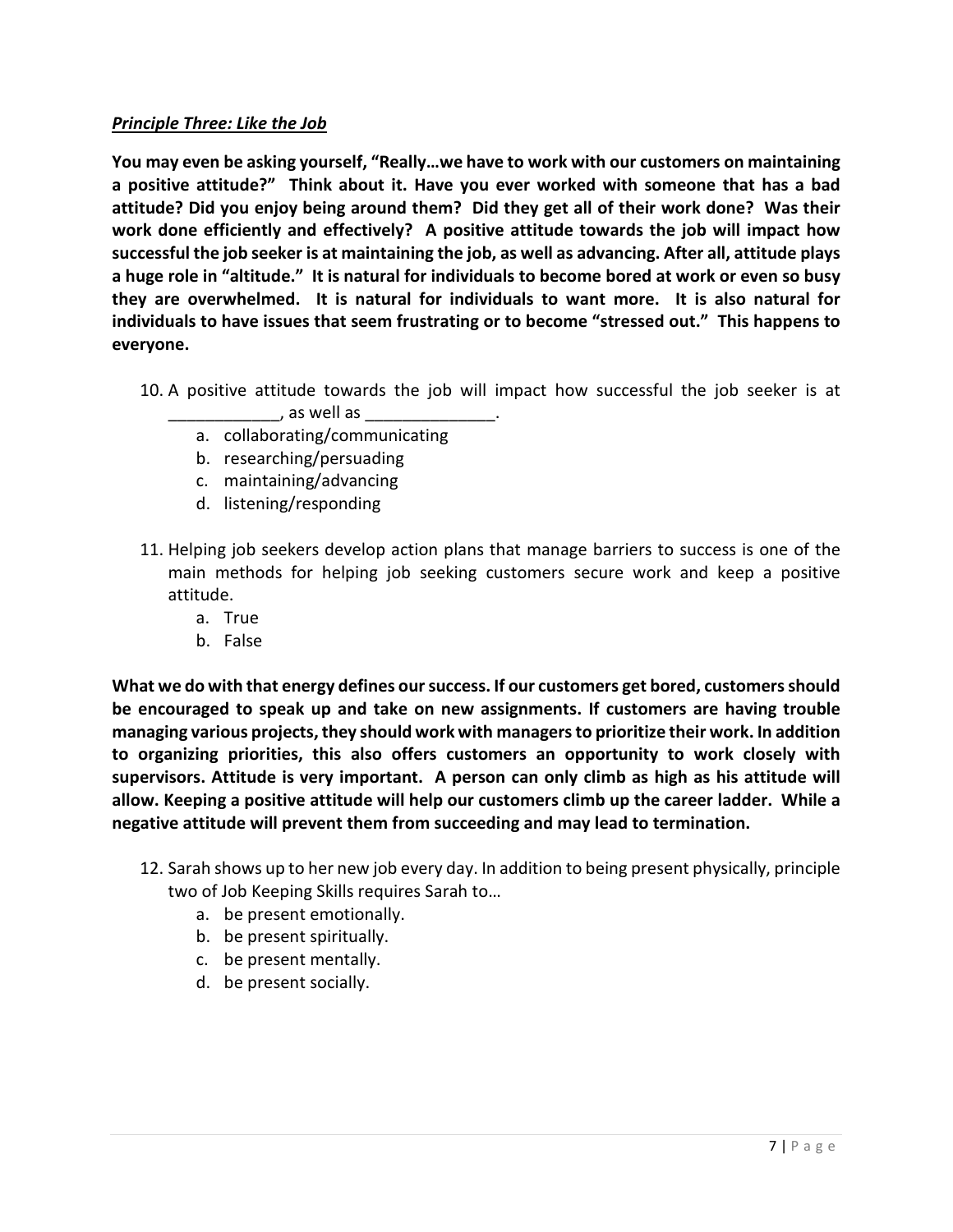**Even if our customers are having a hard time, encourage them to refrain from complaining.** 



**Remember, there is a difference between a concern and a complaint. If your customer has a valid concern that needs to be addressed, your customer may need to be guided to report that concern according to the employee handbook or guidelines outlined in law. For frustrations that do not rise to the level of a formal complaint, customers should establish social networks where they can discuss issues productively without bringing negativity into the workplace. You, the workforce professional, may have to work with customers to establish action plans, which will help them manage issues and overcome problems** 

**without complaining. Empower your customers to solve issues and become workplace leaders.** 

**How can I help customers grow or maintain a positive attitude? Remember, many of our customers will be leaving long-term unemployment. If former job seekers see a large number of obstacles standing between them and their first day of work, they may give up or become mired in negativity. So, our first step is to help our customers prepare to troubleshoot issues. We can help our customers develop action plans to manage barriers to success.** 

**Let's review an example. Anny is very excited about her new job. She starts her job and things are going very well for her. One morning, she is getting ready for work when she realizes that she has a flat tire. Anny does not have a plan of action. She does not know what to do and becomes overwhelmed. Instead of dealing with the problem and getting to work, she calls her boss and states she cannot go to work. If Anny had a plan of action, she could have implemented the plan. Instead of calling in, she could have still gotten to work and fixed her car. So, how do we help Anny create a plan to tackle the issue? The LWDB may offer workshops for customers who have secured employment to help them prepare for jobs. This is a great opportunity to connect customers to community resources, counseling and other opportunities. Customers can write down emergency plans that they can use in the event of a crisis. Additionally, the LWDB can approach common issues, such as managing emotions with a difficult customer or manager to help newly hired customers prepare for the inevitable.**

**For example, Anny announces to you that she secured a job as a Unit Clerk in the Pediatric Intensive Care Unit. You are excited to hear about her new job opportunity and tell her that planning ahead is the key to success. You tell her that if she plans for emergencies or problems now, she can tackle them with a positive attitude and avoid becoming overwhelmed. You invite her to come to a workshop where she is provided a journal created locally to address common issues. Inside this book is a wealth of community resources that she can use. The first few pages list common phone numbers, such as United Way and Community Action Agency. In the second chapter of the journal lists "common issues" that keep customers from moving forward.**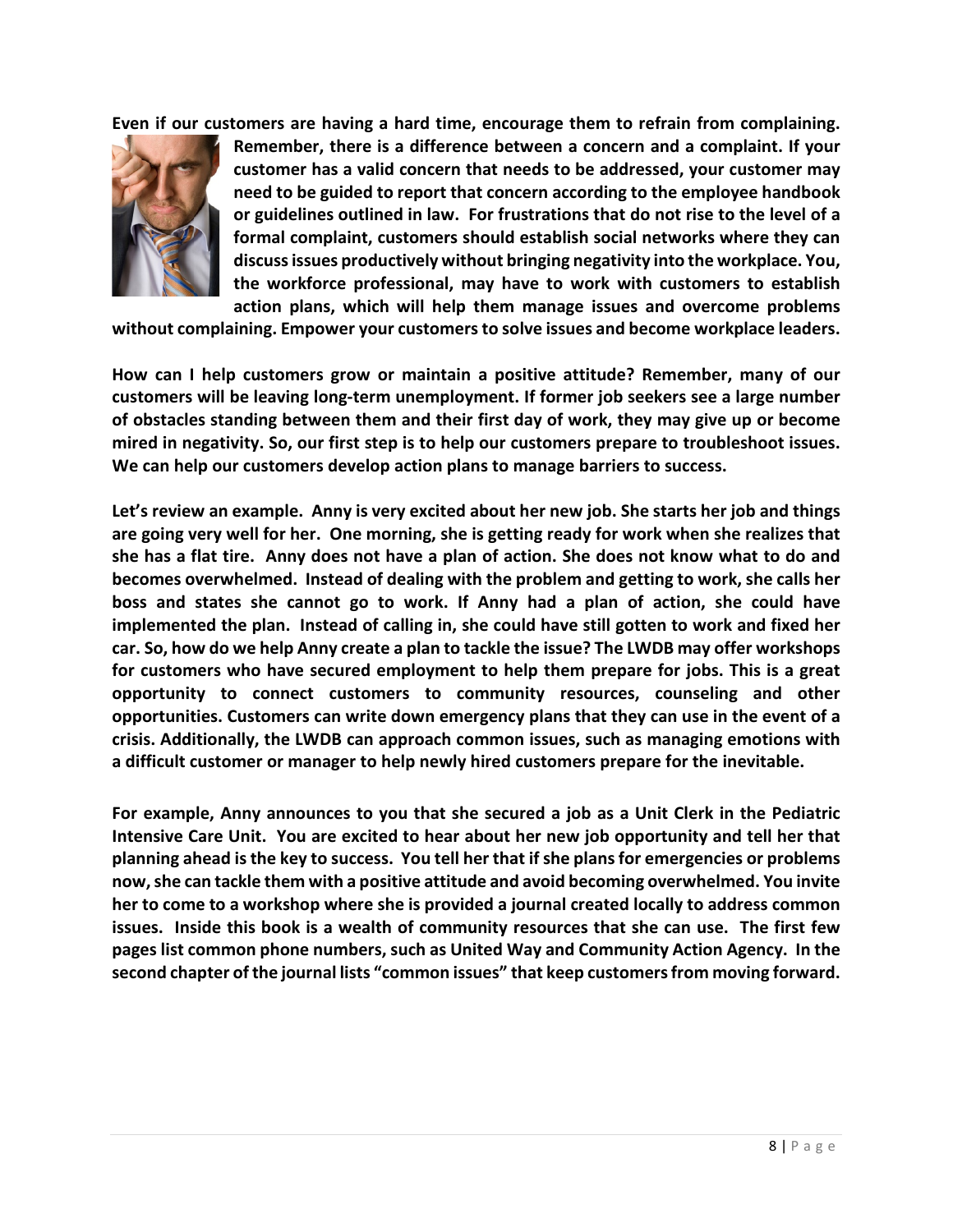| What will you do if you get a flat tire?                |                                       |                                                                                                                                                                                                  |
|---------------------------------------------------------|---------------------------------------|--------------------------------------------------------------------------------------------------------------------------------------------------------------------------------------------------|
| 1. First do you have a spare tire? $\Box$ Yes $\Box$ No |                                       |                                                                                                                                                                                                  |
| If you have a spare tire, your plan is as follows:      |                                       |                                                                                                                                                                                                  |
|                                                         | a. Call your boss. Supervisor's Name: | Number:                                                                                                                                                                                          |
|                                                         |                                       | b. Tell your boss that you have a flat tire, but you are changing your tire to get to work as soon<br>as possible. Provide your boss an estimate as to how fast you think you get to the office. |
|                                                         |                                       | c. Go back into the house and change out of your dress clothes. Put on clothes that may get<br>dirty. If you cannot change the tire yourself, who can you call to come and help you?             |
| Name:                                                   | Number:                               |                                                                                                                                                                                                  |

**Each page has space for an action plan. On page 10, it asks, "What would you do if you have a flat tire?" The instructor works with Anny to write out her steps. First, she states that she will call her boss and let her boss know that she has a flat tire. It has a space for Anny to write in her supervisor's name and phone number. She states to her boss, "I will make sure that I get to the office right away." She indicates that she does not have a spare tire, but she knows several people that could take her to her office. So, she lists those people and their phone numbers as well. As a last resort, she calls the local taxi company to find out how much it would cost to travel to and from work until she could get her tire fixed. Because Anny has a plan, she is ready to face those tough issues. Additionally, she has decided that she will buy a spare tire with her first paycheck just to make sure she is not "caught between a rock and a hard place" later on.** 

# *Principle Four: Get Along With the Boss*

**Principle four requires our customers to get along with their supervisors. As much as we would like for this to be the automatic product of a great working relationship, the reality is that we often have to work at making relationships successful. This includes relationships in the workplace. One of the top ten reasons that individuals become unemployed is because they do not get along well with supervisors. Additionally, they fail to take instructions or constructive criticism without becoming argumentative or disrespectful. A positive relationship with a manager can help propel an individual into a promotion or a better job opportunity. Regardless of the boss' behavior, employees should work hard to remain respectful and take instructions and constructive criticism from managers and supervisors.**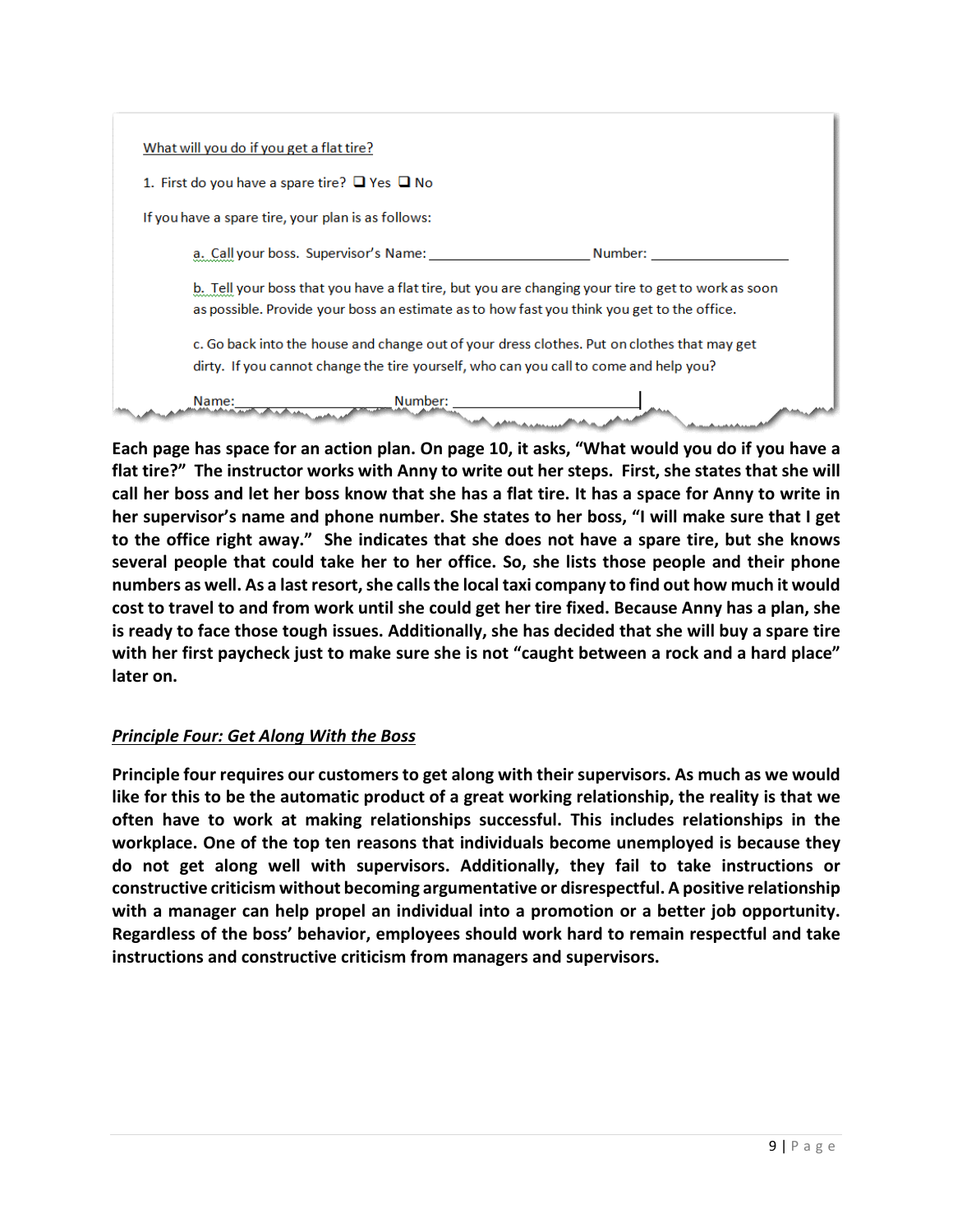- 13. According to principle four of the Job Keeping Skills module, what is recommended to maintain a professional relationship with your boss?
	- a. Following instructions and take constructive criticism.
	- b. Follow protocol and be a team player.
	- c. Be reliable and responsive.
	- d. Be present and useful.

## *Principle Five: Get Along With Coworkers*

**Principle five requires our customers to get along well with other employees. Conflicts will arise; however, employees who are able to manage their emotions and work with others in a meaningful manner are more likely to be successful in the workplace. Our customers have to be prepared for what they will face on the job. Customers have to be ready for both positive and negative experiences alike. Once again, the Local Workforce Development Board or LWDB can offer customers an opportunity to connect with professionals and prepare for engaging others in the workplace in a successful manner.**

- 14. Job seeker customers who want to excel in the workplace will have to demonstrate the following skill…
	- a. Report the situation of behavior of other colleagues.
	- b. Avoid the situation or behavior of other colleagues.
	- c. Be quiet regardless of the situation or behaviors on their colleagues.
	- d. Remain calm regardless of the situation or behavior of others.
- 15. In order for our customers to manage their relationships at work successfully, they have to
	- a. Accept that both positive and negative relationships exist in the workplace.
	- b. Adjust their attitudes accordingly to suit different workplace relationships.
	- c. Be more productive than their coworkers to win the favor of their bosses.
	- d. Be isolated from any workplace conflicts to prevent negative relationships.
- 16. What are the five principles associated with Job Keeping Skills?
	- a. Be punctual, like the job, dress appropriate, get along with the boss and coworkers.
	- b. Be at work, like the job, dress appropriately and get along with boss and coworkers.
	- c. Be prepared, be at work, like the job, get along with the boss and coworkers.
	- d. Be prepared, network, like the job and get along with others.
- 17. The five principles of the Job Keeping Skills are to help job seekers

 $and$ 

- a. do the job/enhance skills
- b. start a job/keep a job
- c. do the job/capitalize on opportunities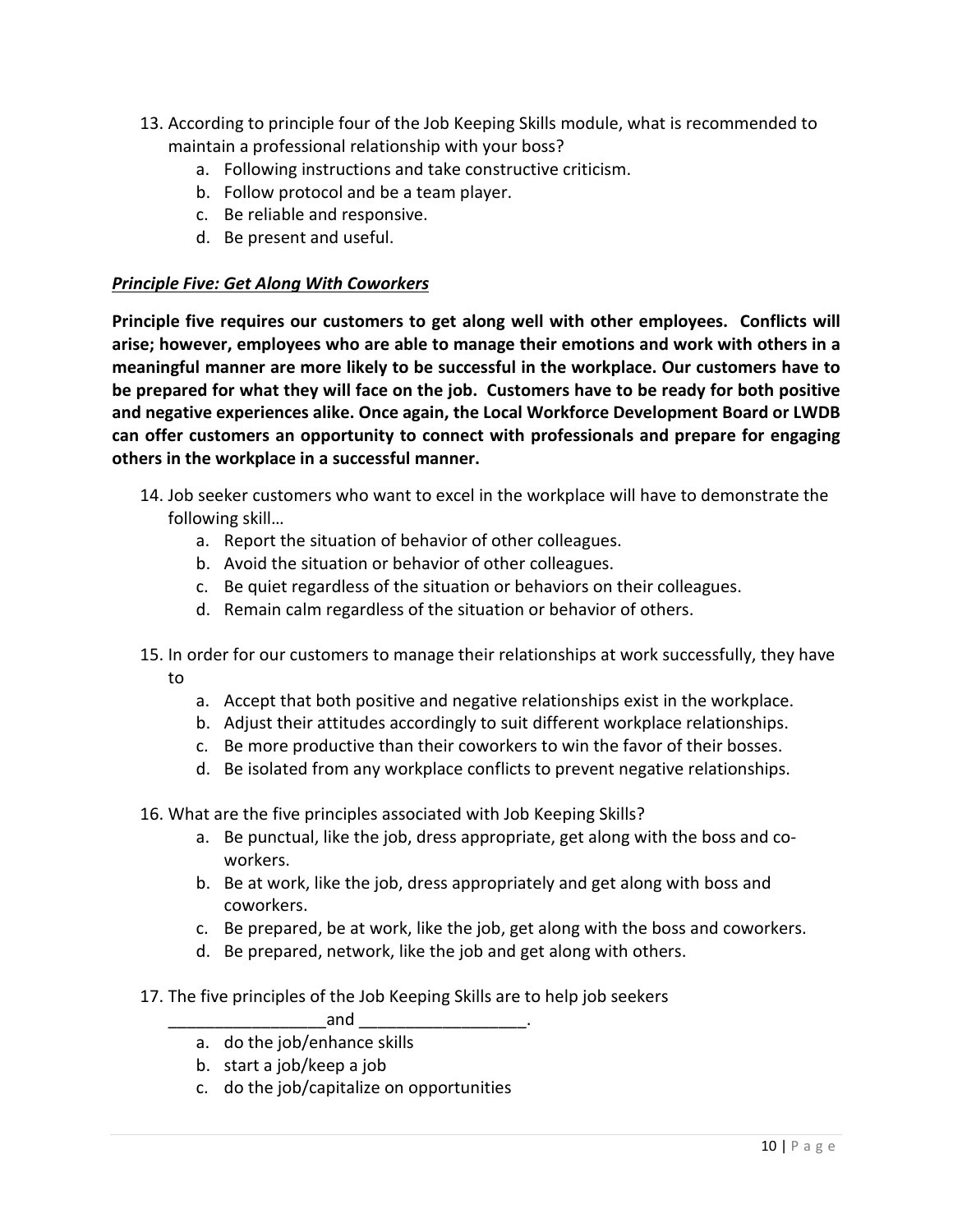- d. start a job/have a positive attitude
- 18. Nancy is starting her new job and was not told what to wear to work. What advice would you give this new employee about work attire?
	- a. Be prepared to dress comfortably by wearing flat shoes and casual attire.
	- b. Dress to impress by wearing stylish clothing.
	- c. Dress to impress by wearing makeup, perfume and jewelry.
	- d. Be prepared to dress professionally by not wearing shorts, tank tops, flips and flops and/or short skirts.

## **Lesson Two**

**Welcome to lesson two in the Job Keeping Skills module. Career advancement means something different for each person. For example, one person may believe that advancement means becoming a nurse, while another may believe that advancement means climbing the corporate ladder until he or she reaches an executive position. Regardless of their goals, there are principles that will help our customers become prepared for work and advance in their careers. During this lesson, we will discuss five of those principles which are designed to help job seeker customers get recognized as a leader and advance.**

## *Principle One: Be at Work*

**The first principle is to be at work. This means to be physically present and mentally aware of the work. When you show up to work early or on time every day and focus on completing your work during your shift, you are sending a message to the manager that you are reliable and dependable. Make sure your boss sees you every day. Return from all breaks early or on time every day. Over time, your boss may want to promote you.**

**The first principle should sound familiar to you. After all, it is also a principle for starting and retaining a job. It seems like a "no brainer," but the reality is that many individuals lose their jobs because of excessive tardiness and/or absenteeism. This is the first step to advancing: is being at work each day so the management leaders see you as and recognize your reliability and dependability. This requires you to get up and be at work early or on time. This requires you to be hard working and visible throughout the day.** 

- 19. Once the job seeker secures a job offer, we have to help the new employee meet the first steps towards advancement. Specifically, we must help the job seekers prepare…
	- a. to be at work.
	- b. to get different job.
	- c. to work with others.
	- d. to work with managers.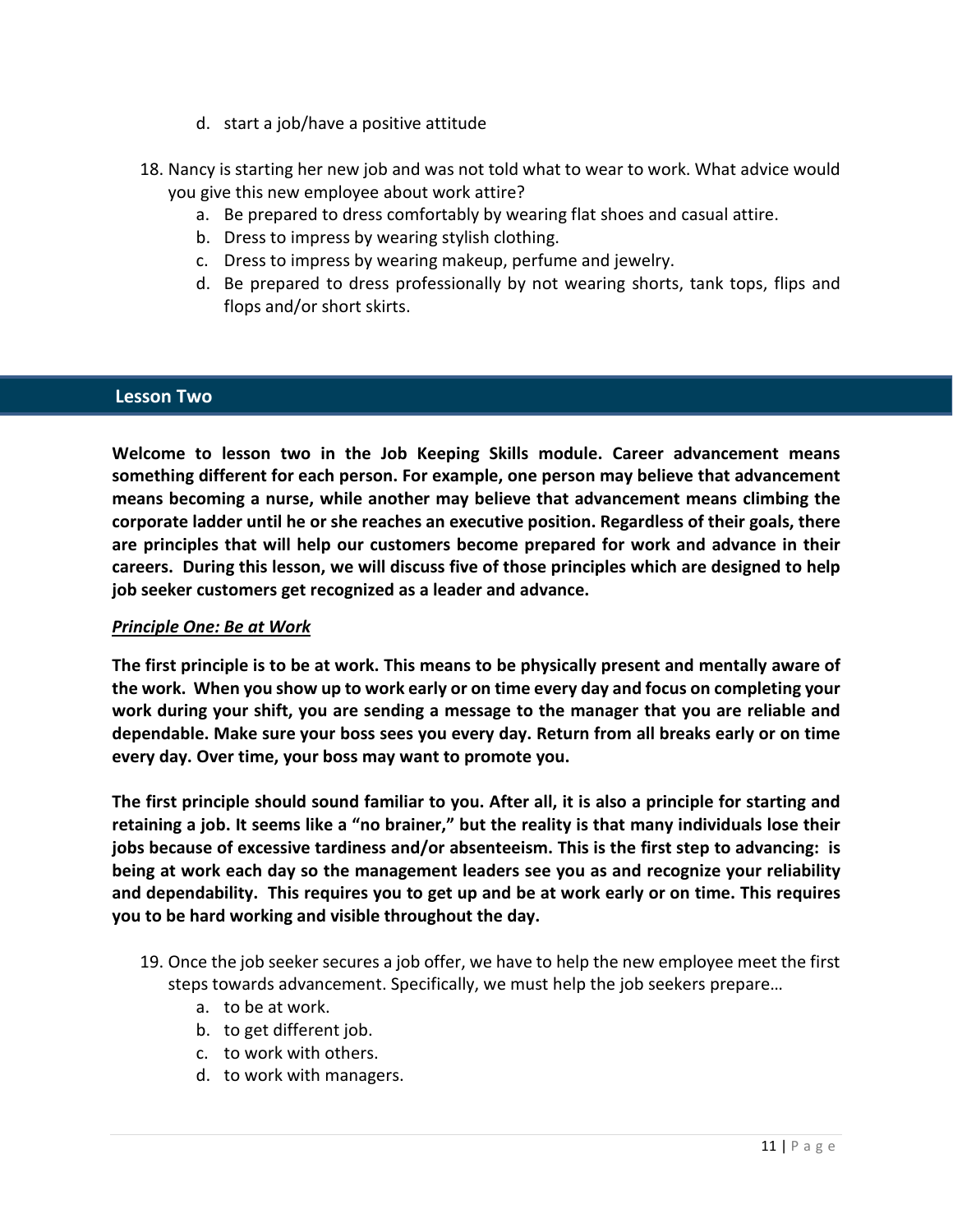- 20. The fastest way to get a good job or advance in a career is to be employed and demonstrate and to employers.
	- a. persistence/trust
	- b. determination/loyalty
	- c. creativity/diplomacy
	- d. dependability/reliability

# Why did the employer schedule Anny for fewer hours at work?

**Anny gets the clerk job at the hospital. At first, Anny was doing a great job. After a while, Anny**  got burnt out. At first, she called in late several times, then she called in sick. She began missing **a lot of work. In June, she got her schedule and noticed she had very few hours listed. The lack of hours on the work schedule is the result of a problem. This employer is sending Anny a message. If she is not going to be reliable for the employer, the employer will phase her off the schedule. So, why was Anny missing work? Well, Anny was getting bored at work. Instead, she should have worked with her boss to take on more work or more projects that could hold her attention.** 

#### *Principle Two: Get Along With Others*

**Many individuals are terminated because they do not get along well with others. When individuals lose or lack professionalism, they fail to demonstrate courtesy, respect for those they work with, and a positive attitude. Customers who want to excel in the workplace will have to demonstrate they are calm, cool and collected regardless of the situation or behavior of their colleagues.** 

# How do we help or empower our customers to successfully manage their relationships at work successfully?

**First, we have to accept that almost all individuals have to work with other people. For most people, both positive and negative relationships will exist in the workplace. As a result, we can offer our customers the opportunity to prepare in advance for managing difficult situations and people. This will help our customers navigate those situations more successfully. This may include workshops, as well as networking opportunities where employed customers come together and discuss situations at work and how to deal with negativity in a positive way.**

**One method to help customers implement principle number two is to teach workforce customers to "R-E-S-P-E-C-T" those they work with. Those who want to advance revere their coworkers.** Reverence for others. **coworkers encourage their coworkersto share ideas and learn to take**  Share praise. **constructive criticism in a positive way. This does not mean our customers need to change to please everyone, this element simply**  Examine behaviors. Criticise less. **means that workforce customers will hear what others have to say with the goal of growing as a team member. Customers must learn to** 

**praise instead of taking all of the credit. Workforce customers must show that they are peace**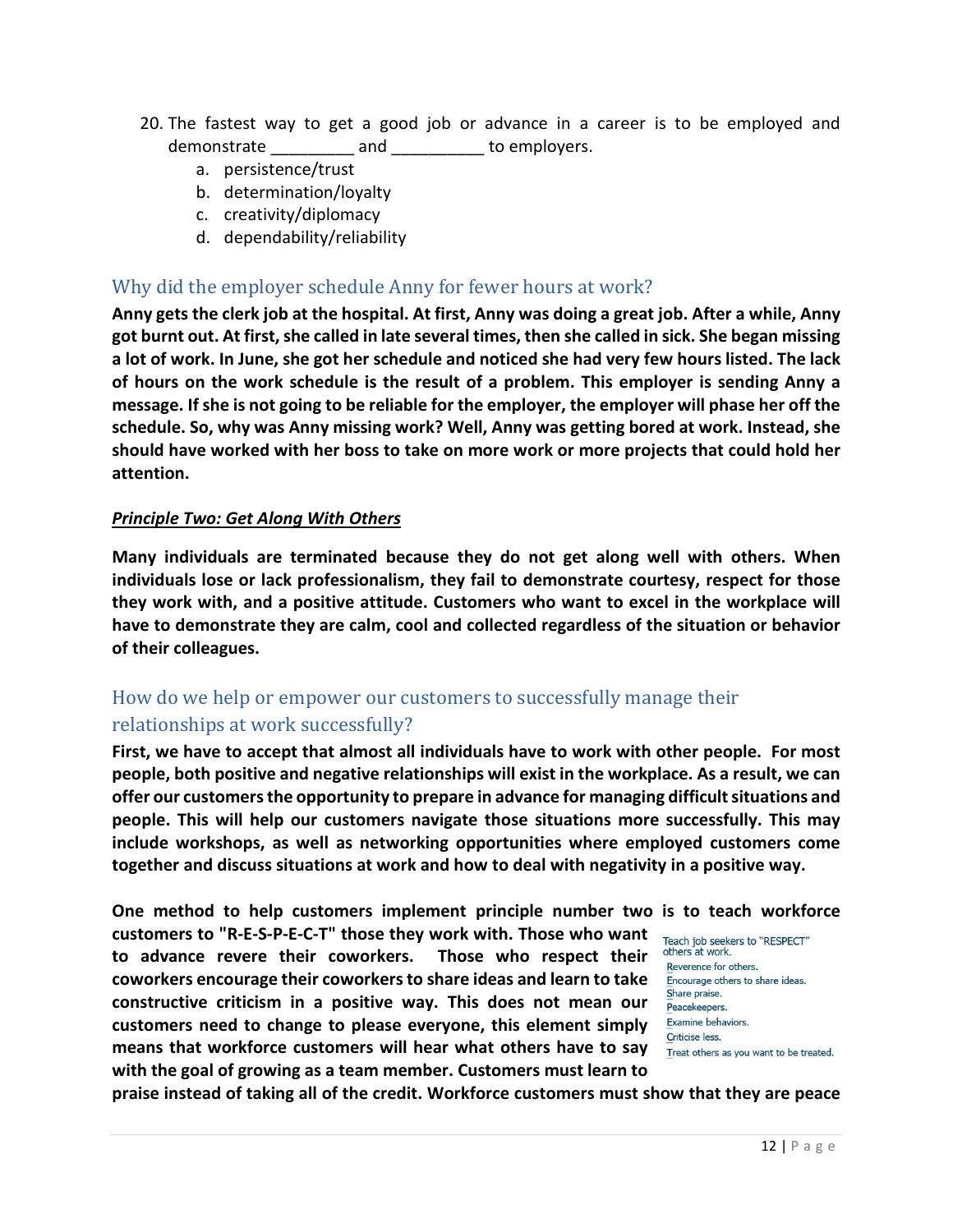**keepers. Remember the rule, "if you cannot say anything nice, don't say anything at all." Customers who want to be seen as leaders will examine their behaviors with a goal of becoming a better teammate. Do not criticize others. Criticizing others does not lead to anything positive. Recognize positive actions of teammates instead. Basically, treat others on your team like you want to be treated. Those who want to grow and advance will treat those they work with and those they work for with respect.** 

- 21. Job seekers who want to excel in the workplace will have to demonstrate the following skill…
	- a. report the situation or behavior of other colleagues.
	- b. avoid the situation or behavior of other colleagues.
	- c. be quiet regardless of the situation or behaviors on their colleagues.
	- d. remain clam regardless of the situation or behavior of others.
- 22. Getting along with others at work requires teammates to…
	- a. know and understand coworkers.
	- b. respect and revere coworkers.
	- c. like and care for coworkers.
	- d. take care of others.

#### *Principle Three: Become an Expert*

**Principle three requires customers to become experts in their fields. Customers must learn all they can do about their jobs. It does not matter what the job is, the individual should learn as much as possible. The customer should become the individual who can answer questions. Subject matter experts are seen as workers who are growing beyond their roles. They may also be seen as leaders. Customers should be able to network with coworkers and managers. Customers show know the names and faces of those they work with and for, allowing them to create polite and professional conversation. Customers should know the needs of both coworkers and managers, giving customers the opportunity to help address those needs.** 

## *Principle Four: Grow*

**Principle four requires workforce customers to grow. There are two elements associated with this principle. First, our customers must build skills beyond what they already know. This does not mean that all customers must go to college or traditional classes. Rather, customers can learn new skills for free on the internet or through apprenticeship type relationships. Component two of principle four is to take on projects that are bigger than their current position to show managers they are willing to take on new projects to grow and help the organization succeed.**